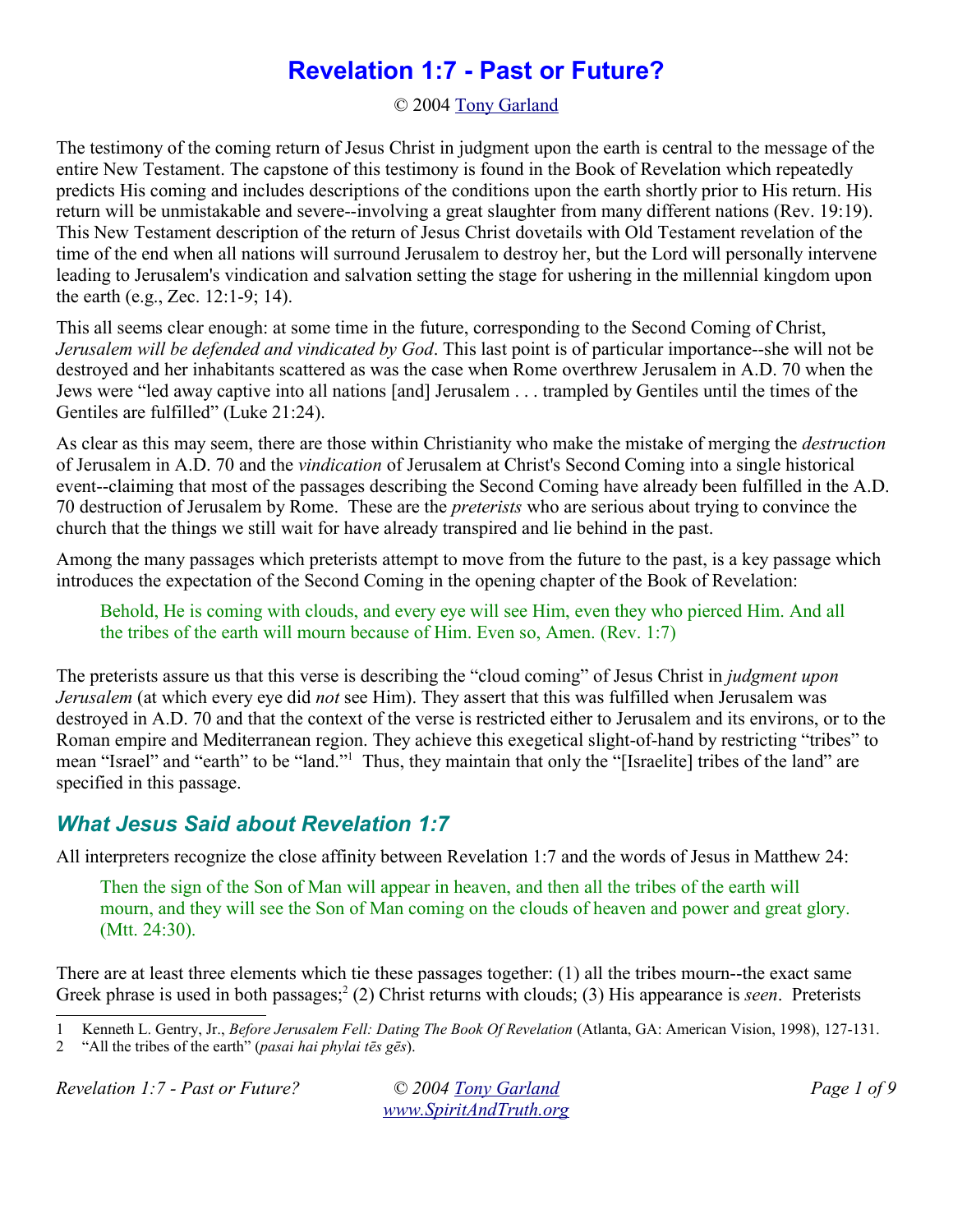apply a similar context-restricting interpretation to Jesus' words in Matthew 24 as to John's words in Revelation 1:7 in order to arrive at the same conclusion: the passage speaks of the destruction of Jerusalem in A.D. 70 and *Christ Himself* was not literally seen, but *His hand of judgment* was seen in the events that befell Jerusalem and the Jews.

The preterist explanation of these passages encounters several major difficulties.

*First*, both Matthew's passage and John's passage in Revelation place emphasis not just on the fact of Christ's return, but on Him *being seen*. Jesus prefaces His remarks about His return by emphasizing that upon His return He will not be found in some place that is private or distant, but that His return will be dramatic and as undeniable as lightning:

Therefore if they say to you, 'Look, He is in the desert!' do not go out; [or] 'Look, [He is] in the inner rooms!' do not believe [it]. For as the lightning comes from the east and flashes to the west, so also will the coming of the Son of Man be. (Mtt. 24:26-27)

This poses a serious problem for the preterist interpretation of His "cloud coming in judgment" because nobody saw Jesus in A.D. 70 at the destruction of Jerusalem. This is amply demonstrated by the inability of preterists to establish a specific day on which He supposedly "came." Christ simply did not return in A.D. 70 as predicted by the angels at His ascension:

Now when He had spoken these things, while they watched, He was taken up, and a cloud received Him out of their sight. And while they looked steadfastly toward heaven as He went up, behold, two men stood by them in white apparel, who also said, "Men of Galilee, why do you stand gazing up into heaven? This [same] Jesus, who was taken up from you into heaven, will *so come in like manner as you saw Him go into heaven*." (Acts 1:9-11, emphasis added)

*Second*, preterists fail to distinguish the context of Jesus' coming as recorded by Matthew. Jesus is answering several questions posed by the disciples:

Now as He sat on the Mount of Olives, the disciples came to Him privately, saying, "Tell us, when will these things be? And what [will be] the sign of Your coming, and of the end of the age?" (Mtt. 24:3)

The first question of the disciples, "When will these things be?," refers to the previous statement by Jesus indicating that the Temple will be destroyed (Mtt. 24:1-2). They then ask a follow-on question in two parts: "What will be the sign of Your coming and of the end of the age?" Preterists make the mistake of merging these separate events (the destruction of the Temple and His coming at the end of the age) into a single event when they are in fact separated in time. How do we know this? We know this from looking at the context of Matthew's passage.

When the disciples ask Jesus, "What will be the sign of Your coming?," we must realize these are the same disciples which the gospels witness were generally clueless concerning the impending crucifixion and future return of Jesus. They are not asking the question out of their knowledge--as if they occupy the same vantage point we do--having the completed NT canon as their reference point. No, they are generally ignorant concerning the sequence of events which lie ahead which will soon be initiated by the crucifixion of their Master. How is it then that they ask such a question? They ask this question *because of what Jesus previously said* to Jerusalem:

"O Jerusalem, Jerusalem, the one who kills the prophets and stones those who are sent to her! How

*Revelation 1:7 - Past or Future? © 2004 Tony Garland Page 2 of 9*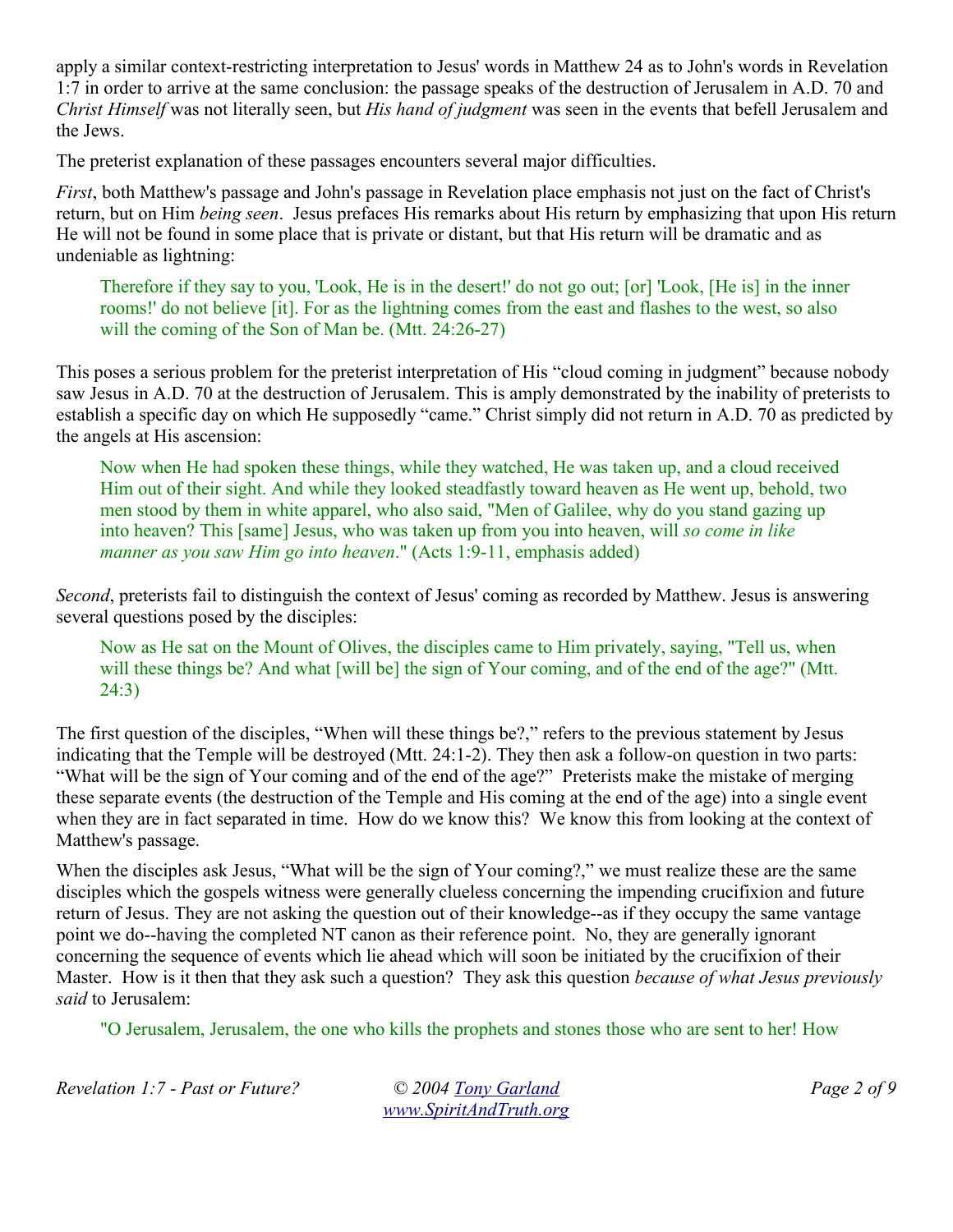often I wanted to gather your children together, as a hen gathers her chicks under [her] wings, but you were not willing! See! Your house is left to you desolate; for I say to you, *you shall see Me no more till you say*, 'Blessed [is] He who comes in the name of the LORD!'" (Mtt. 23:37-39, emphasis added)

This statement by Jesus is extremely important in establishing the context of His "cloud coming" (Mtt. 24:30; Rev. 1:7). Jesus says that Jerusalem will not see Him again until she repents and recognizes Him as Lord--by blessing the One Who comes in the name of the Lord--the Messiah!

This writer found little discussion on this verse in preterist literature. The verse is quoted in connection with verse 38, but it is not discussed. Verse 38 describes Israel's house being left desolate, which preterists say occurred when Christ left the temple. But nothing is said about Israel's repentance and the Lord's return! This is significant especially in light of the fact that verse 39 seems to be a "time-element" verse. It should be considered along with other temporal elements in this section of Matthew, especially because it deals with the time when Israel will see their Messiah  $a$ gain. $3$ 

This does not speak of a "cloud coming in judgment" upon Jerusalem, but a *subsequent physical return* at a time when the Jews recognize their rejected Messiah and call Him blessed. This speaks of a time of vindication and restoration--a time when He *will* gather Jerusalem's children "as a hen gathers her chicks." This scenario is compatible with the events of Zechariah 12-14 and the overthrow of world powers at His physical return as described by the global context within the book of Revelation.

We have seen that Revelation 1:7 is closely allied to Matthew 24:30--an almost identical statement is found in the words of Jesus and the words of John concerning Christ's coming. The key phrase which the preterists localize as, "All the [Israelite] tribes of the land" is duplicated in both passages, but in the Matthew passage the context ties it to Jesus' final return when Jerusalem repents and recognizes Him as Messiah. The context of Matthew 23 and 24 indicate that the "cloud coming" is in response to the proclamation of the Jews: "Blessed is He who comes in the name of the Lord!" This is completely contrary to the preterist explanation of an A.D. 70 fulfillment and strong evidence that Revelation 1:7 is also describing this same event of the vindication of Jerusalem--not her destruction. At what time during the siege and destruction of Jerusalem did the Jews ever say, "Blessed is He who comes in the name of the Lord?" Never!<sup>4</sup>

# **Every Eye Will See . . . Even Those Who Pierced**

As is manifestly obvious, "every eye" did not see Jesus Christ return at the destruction of Jerusalem in A.D. 70. Preterists try to work around this problem for their view by interpreting "see" as "understand" :

With the destruction of Jerusalem in A.D. 70, the truth sank in for the tribes of Israel (Revelation 1:7). . . . John is telling us that those who pierced Jesus experienced His covenant wrath. . . . The crucifiers would see Him coming in judgment – that is, they would *understand* that His coming would mean wrath on the land. . . . Only when Jesus came to destroy Jerusalem in A.D. 70 did the apostate Jews of that generation recognize His visitation. . .<sup>5</sup>

*Revelation 1:7 - Past or Future? © 2004 Tony Garland Page 3 of 9*

<sup>3</sup> Stanley Toussaint, "A Critique of the Preterist View of the Olivet Discourse," *Bibliotheca Sacra* Vol. 161 No. 644 (2004): 472.

<sup>4 &</sup>quot;Preterists content that the word 'you' in this verse [Mtt. 23:39] refers to the generation of Jews who heard Christ speak these

words. However, the question remains, When in the siege and destruction of Jerusalem did Israel look to the Lord Jesus and say,

<sup>&#</sup>x27;Blessed is He who comes in the name of the Lord'? Preterists avoid dealing with this question. (Toussaint, 482).

<sup>5</sup> Gary DeMar, *Last Days Madness* (Atlanta, GA: American Vision, 1994), 157, 161, 306.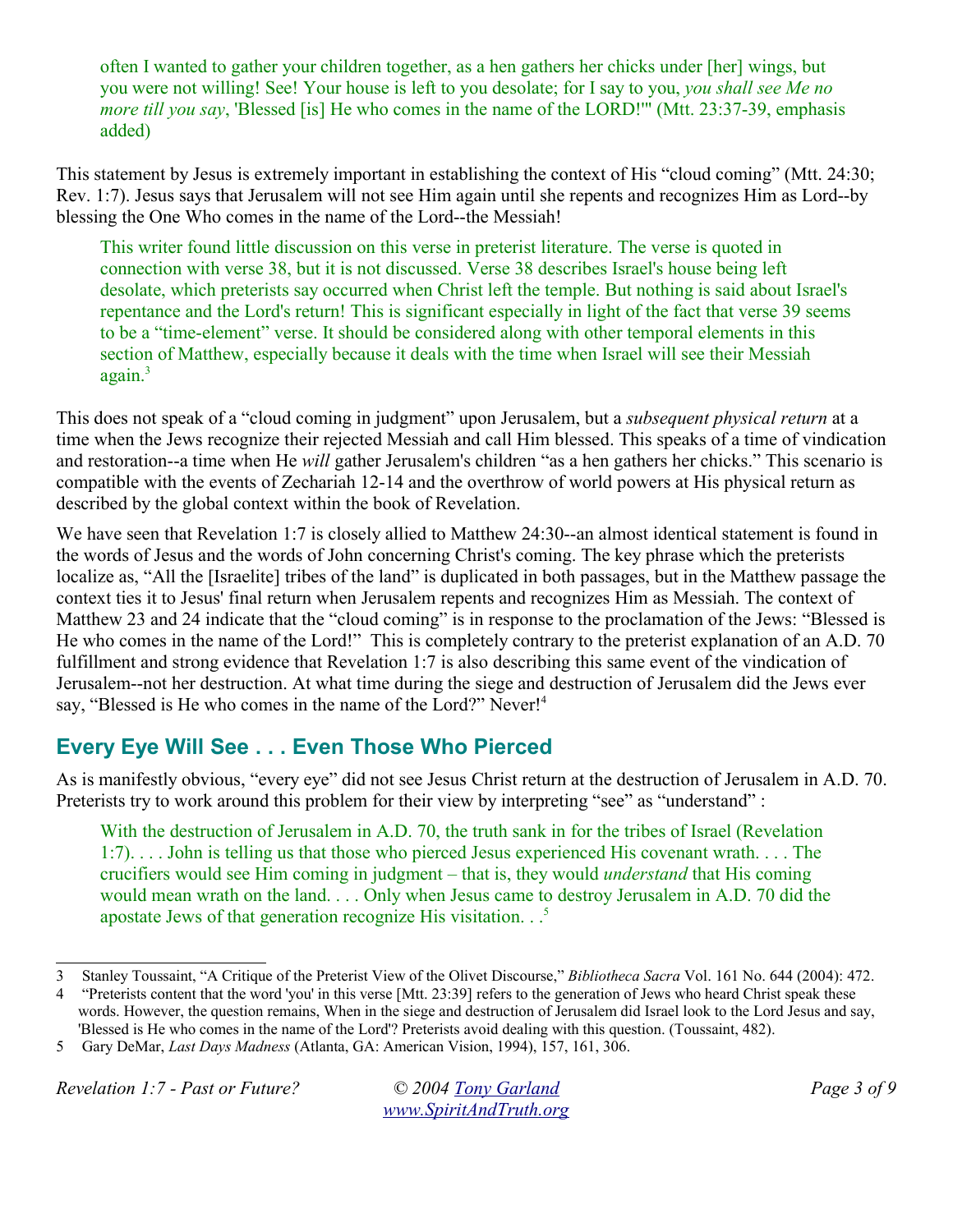We might ask where the text of Scripture (or any other external historical source, for that matter) indicates that all Jews ("every eye") "recognized His visitation" in A.D. 70? There is simply no such indication.

Preterists attempt to bolster their interpretation by pointing to other passages in which "seeing" is equated with "understanding"--something that all Biblical interpreters recognize as being true in some contexts. But does Jesus leave open this metaphorical interpretation in the passage at hand? Earlier, we saw the close connection between the words of John in Revelation 1:7 and those of Jesus in Matthew 24:30. The context of Matthew 24:23-30 makes a very strong case that the *seeing* is literal--referring to His personal physical Second Coming. Jesus indicates that His visible, personal Second Coming is the antidote to all who suggest He has arrived clandestinely and is to be found in some remote or hidden location:

"Then if anyone says to you, 'Look, here [is] the Christ!' or 'There!' do not believe [it]. For false christs and false prophets will rise and show great signs and wonders to deceive, if possible, even the elect. See, I have told you beforehand. Therefore if they say to you, 'Look, He is in the desert!' do not go out; [or] 'Look, [He is] in the inner rooms!' do not believe [it]. For as the lightning comes from the east and flashes to the west, so also will the coming of the Son of Man be. (Mt 24:23-27)

To Jesus' cautionary warning about accepting anything but His personal, obviously visible manifestation, we might easily add: "If they say Christ came spiritually in the destruction of Jerusalem, do not believe it!" The text makes it clear that when Jesus comes, there will be no lingering question of His arrival as with the preterist interpretation:

His coming will be like lightning flashing from the east . . . to the west; it will be a splendorous, visible event.<sup>6</sup>

That this language finds its highest interpretation in the Second Personal Coming of Christ, is most certain.<sup>7</sup>

The Son of Man's coming in power will be sudden and obvious like *lightning*. No one will need to point it out.<sup>8</sup>

Not only will "every eye" see His literal arrival, but a subgroup, "even they who pierced Him," will be among those who see and mourn. Most commentators see this subgroup as a reference to Israel which bears a unique responsibility for having crucified her own Messiah.

Scripture indicates that both Jews *and* Gentiles are responsible for the crucifixion of Jesus (Acts 4:27-28). It was *Jewish mouths* (Mark 15:13; Luke 23:21; John 19:6, 14-16) together with *Gentile hands* (John 19:23) which crucified Jesus. Ultimately, it was the sin of all mankind which sent Jesus to the cross (Rom. 4:25). Yet this passage refers to the Jews who have a particular responsibility (Acts 3:12-15) because Jesus is their promised national Messiah (Rom. 9:4-5). The Jewish generation which witnessed the crucifixion of Messiah made the fearful mistake of pronouncing a curse upon themselves *and their children*: "And all the people answered and said, 'His blood [be] on us and on our children.'" (Mtt. 27:25). So it is Jews who will specially mourn when they realize their grave error and the historical destruction it has wrought. As Robert Lightner observes: "You don't put kings on crosses, you put them on thrones!"

*Revelation 1:7 - Past or Future? © 2004 Tony Garland Page 4 of 9*

<sup>6</sup> Walvoord, John F., Roy B. Zuck, and Dallas Theological Seminary. *The Bible Knowledge Commentary : An Exposition of the Scriptures,* (Wheaton, IL: Victor Books, 1983-c1985), Mtt. 24:27.

<sup>7</sup> Jamieson, Robert, A. R. Fausset, A. R. Fausset et al., *A Commentary, Critical and Explanatory, on the Old and New Testaments,* (Oak Harbor, WA: Logos Research Systems, Inc., 1997), Mark 13:26.

<sup>8</sup> *NET Bible Notes : Study Notes for the New English Translation,* (Dallas, TX: Biblical Studies Press, 1998), Mtt. 24:27 n35.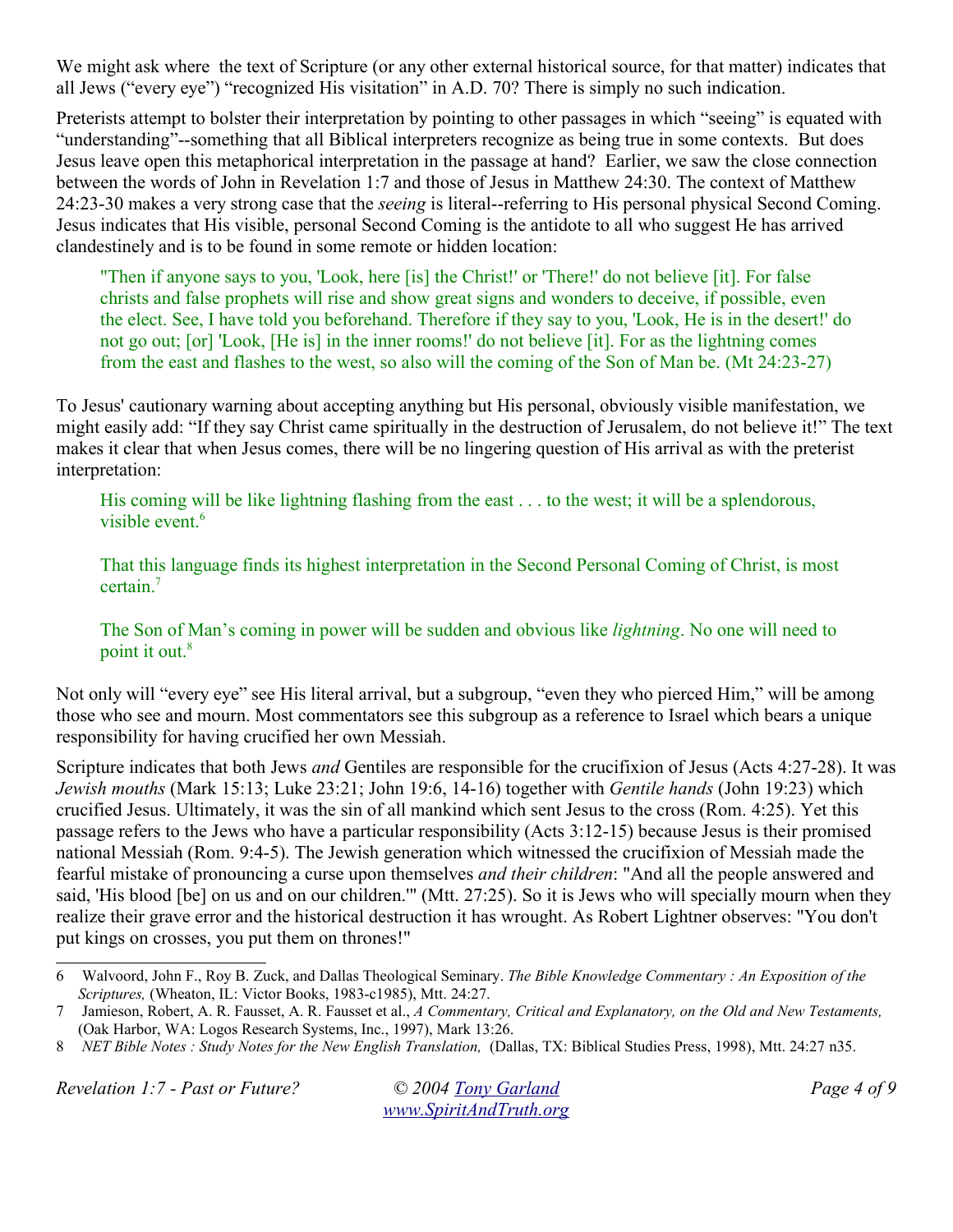It is important here to recognize that Scripture records that the Jews of Jesus' day took upon themselves a blood curse--that is, a curse which is *generational and national in nature*. This fact is important because it explains how "even they who pierced Him" in Revelation 1:7 can refer to *offspring of the Jewish nation* and need not refer to those Jews who were actually living at the time Jesus was crucified--as maintained by preterists.<sup>9</sup>

Some who question the global scope of Revelation 1:7 maintain that the phrase "every eye" may describe the entire Jewish nation whereas "they that pierced" represents those Jews who actually took part in the crucifixion of Jesus. This view seems problematic.

*First*, how does one establish the precise boundary between all the Jews living at the time of Christ vs. those who contributed to His crucifixion? And what does contributing to His crucifixion entail? Direct persuasion, such as manifested by the Jewish religious leaders? Does incitement by the crowd count? What about Jews who were not present at Jerusalem at the crucifixion, but opposed Jesus' ministry? And how does such a distinction between some Jews and not others square with the generational curse pronounced by and upon the Jews in general (Mtt. 27:25)?

*Second*, if "every eye" is restricted to refer to Israel only, why does Zechariah use a completely different phrase to refer to Jews who will mourn the One whom they pierced?

And I will pour *on the house of David and on the inhabitants of Jerusalem* the Spirit of grace and supplication; then *they will look on Me whom they pierced*. Yes, they will mourn for Him as one mourns for [his] only [son], and grieve for Him as one grieves for a firstborn. (Zec. 12:10, emphasis added)

Here, Zechariah identifies "they who pierced" (Revelation 1:7) as being *all Israel--*not a subset specifically held responsible for the crucifixion of Messiah from among a larger group of Jews.

The recipients of the spiritual blessing [identical with those who mourn] will be (1) "the house of David," through whom the promise of the Messianic-Davidic Kingdom was made (2 Sam. 7:8-16), and through whom it will be realized (Luke 1:31-33); and (2) "the inhabitants of Jerusalem" -- the whole saved remnant of Israel, by metonymy, the capital representing the whole nation (cf. 1 Kings 20:34, where "Samaria," the capital, represents the nation). $10$ 

The fact that only the inhabitants of Jerusalem are named, and not those of Judah also, is explained correctly by the commentators from the custom of regarding the capital as the representative of the whole nation. And it follows . . . from this, that in v. 8 also the expression "inhabitants of Jerusalem" is simply an individualizing epithet for the whole of the covenant nation. But just as in v. 8 the house of David is mentioned emphatically along with these was the princely family and representative of the ruling class, so is it also in v. 10, for the purpose of expressing the thought that the same salvation is to be enjoyed by the whole nation, in all its ranks, from the first to the last.<sup>11</sup>

If we use Zechariah's identification of "they who pierced," then the *entire nation* is in view. This argues against understanding "they that pierced" of Revelation 1:7 as indicating a subset among the Jews. We also note that both Jesus and John *depart* from the phraseology of Zechariah 12:10 in identifying the larger community as "tribes of the earth" rather than "the house of David . . . and the inhabitants of Jerusalem." This difference is significant: why wouldn't both Matthew and John--guided by the Holy Spirit--have used the same phrase as

*Revelation 1:7 - Past or Future? © 2004 Tony Garland Page 5 of 9*

<sup>9</sup> Upon closer examination, the "time texts" which preterists hold *require* a 1st-century fulfillment often require no such thing.

<sup>10</sup> Merrill F. Unger, *Unger's Commentary On The Old Testament* (Chattanooga, TN: AMG Publishers, 2002), 2040.

<sup>11</sup> Keil, Carl Friedrich, and Franz Delitzsch. *Commentary on the Old Testament*, (Peabody, MA: Hendrickson, 2002), 10:609.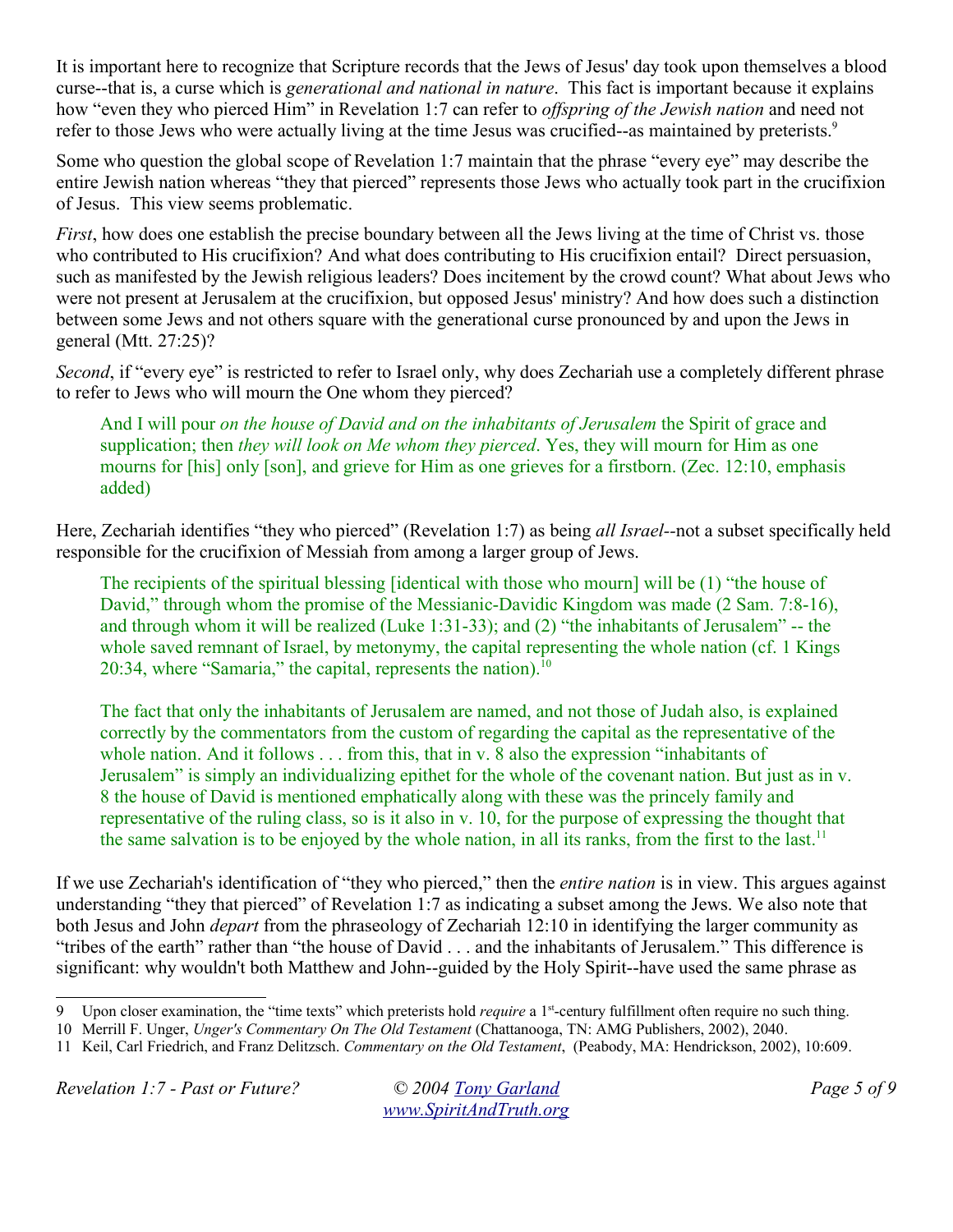Zechariah if Matthew 24:30 and Revelation 1:7 were intended to be restricted to the same community as Zechariah's passage? This is a strong indication that something broader than Zechariah's passage is in view--the scope is widened to take in the global community, among which are "they that pierced"-- the Jews.

## *"Tribes of the Land"?*

In their attempts to restrict the scope of Revelation 1:7 to Israel in order to find an A.D. 70 fulfillment, preterists point out that the phrase "all the tribes of the earth" (*pasai hai phylai tēs gēs*) can be translated "all the tribes of the *land*." This is true. The word for "earth" (*gē*) can either have a local meaning as "land" (e.g., Mtt.2:6, 20; 4:15) or a global meaning as "earth" (e.g., Gen. 1:1, LXX; Mtt. 5:5, 18). Having established that *gē* can mean "land" as well as "earth," the preterist position then attempts to prove that "tribes" ( *phylai*) is a *technical term<sup>12</sup>* which should always be understood to mean "the tribes *of Israel*." This sounds appealing because if *phylai* always means the twelve tribes of Israel, then its usage is uniform within the New Testament--Matthew 24:30 and Revelation 1:7 being the only two passages where "tribes" (*phylai*) is coupled with "earth" and given a broader interpretation than the twelve tribes of Israel.

Evidence against the claim that *phylai* is a technical term denoting the tribes of Israel is found in the rendering of the phrase "tribes of the earth" (*phylai tēs gēs*) in the Septuagint.<sup>13</sup>

In all of these contexts, the phrase clearly refers to the global community (not just the tribes of Israel). It is through Abraham's seed that "all the families of the earth" (Gen. 12:3; 28:14) will be blessed. God says to Israel, "You only have I known of all the families of the earth." (Amos 3:2) Whichever "of the families of the earth does not go up to Jerusalem to worship the King" (Zec. 14:17) during the Millennium will not receive rain. These families include "the family of Egypt" (Zec. 14:18). In each of these OT passages, the Septuagint renders the phrase using the same Greek term *(phylai)* found here.<sup>14</sup>

Preterists have responded to this evidence from the Septuagint by noting that where the Septuagint renders "tribes" as *phylai*, the underlying Hebrew is *mishpachah* – a different Hebrew word from the more frequently encountered word for "tribe" which describes Israel: *shebet*. They claim that by rendering both *shebet* and *mishpachah* as "tribes," the Septuagint loses the precision of the underlying Hebrew text. We agree, but what does it have to do with the evidence before us? The observation that the Septuagint renders both *shebet* and *mishpachah* by *phylai* ("tribes") provides *further evidence* against the preterist contention that *phylai* is a technical term which always denotes Israelite tribes. This response of the preterists is simply a smoke screen, which when considered carefully, actually supports the opposite conclusion.

The fact is that the Septuagint, translated by Hebrew rabbinical scholars familiar with the use of Greek in times much nearer to the NT than our own, renders two different Hebrew words--denoting both Jewish tribes and non-Jewish tribes or families--as *phylai*. This leads us to conclude that *phylai is not a technical term denoting only Jewish tribes*. It can have different meanings which are dependent upon the context. This is also obvious from the numerous qualifiers which appear in conjunction with *phylai*: "tribes *of the earth*," "the *twelve* tribes," "*every* tribe," etc. Why would these additional qualifiers be necessary if *phylai* always referred to Israelite tribes as preterists claim?

Even if we go along with the preterists and assume *gē* should be rendered "land" in both Matthew 24:30 and

*Revelation 1:7 - Past or Future? © 2004 Tony Garland Page 6 of 9*

<sup>12</sup> A technical term is one which has a uniform meaning everywhere it is used. Its meaning does not vary with context.

<sup>13</sup> The Septuagint, or LXX, is a Greek translation of the Old Testament which is useful when studying the use of Greek terms throughout the entire Bible, both Old Testament and New Testament.

<sup>14</sup> Tony Garland, *The Revelation of Jesus Christ: A Commentary on the Book of Revelation,* rev. 1.4, (Camano Island, WA: n.p., April 22, 2004), Rev. 1:7 <www.SpiritAndTruth.org/id/revc.htm?Revelation\_1:7>.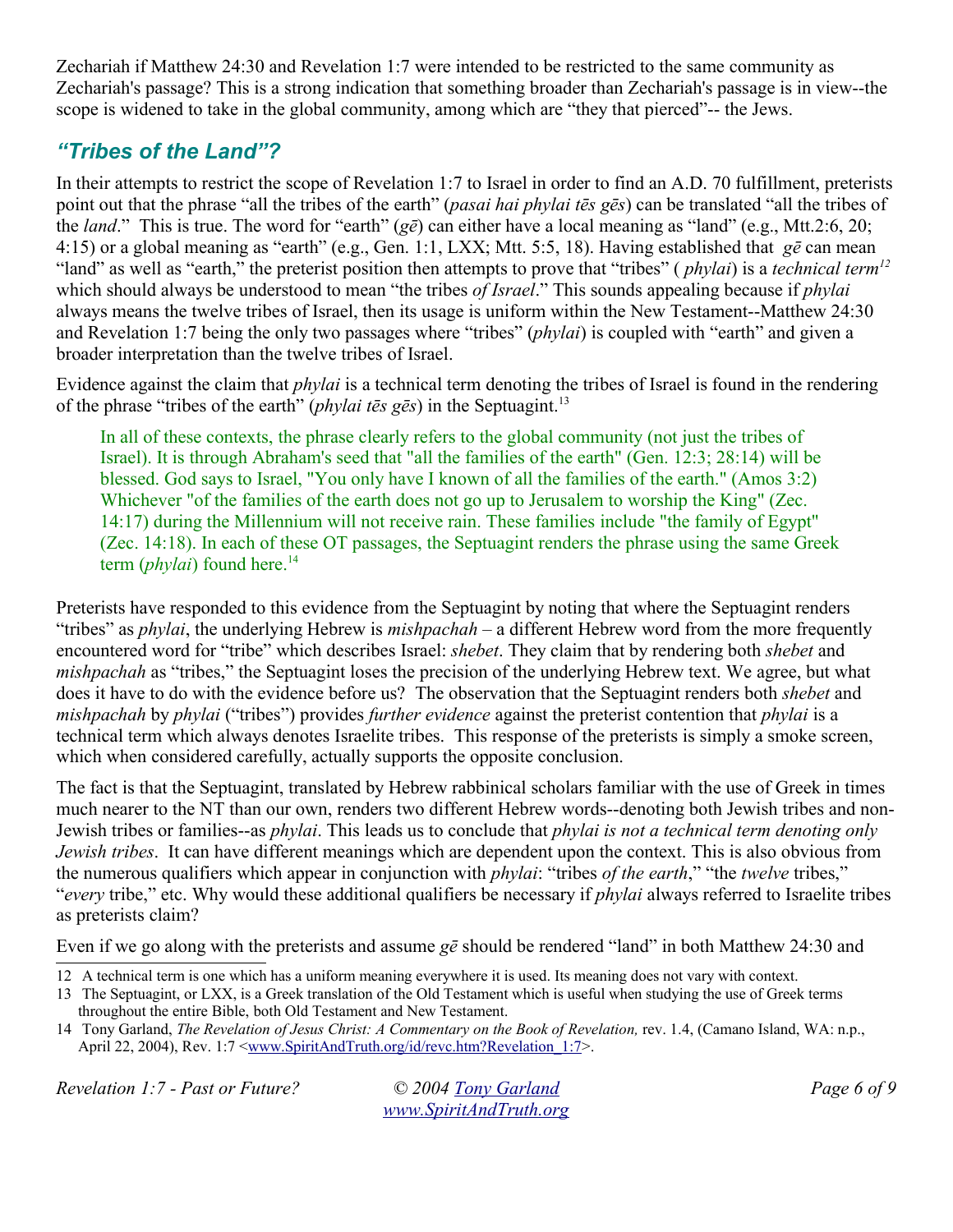Revelation 1:7, where else can we find a similar usage? The phrase "tribes of the *land*" is simply not found in a Jewish context. But if *phylai* always means Jewish tribes and *gē* is often to be understood as "land" rather than "earth," why doesn't this phrase show up in Jewish contexts elsewhere in Scripture? When a search is made throughout the Septuagint for passages containing some combination of the words found in the phrase "tribes of the land" (*phylai tēs gēs*), the only passages which contain these terms always use *phylai* in a way which includes *non-Jews* (Gen. 10:32; 12:3; 28:14; Ps. 72:17<sup>15</sup> Eze. 20:32; Amos 3:2; Zec. 14:17-18).

In conclusion, we find: (1) the term "tribes" (*phylai*) is not a technical term, but has a meaning broader than the Israelite tribes--sometimes denoting Gentile "families";<sup>16</sup> (2) the phrase "tribes of the earth" (*phylai tēs gēs*) which preterists would have us understand as denoting Israel, is never found elsewhere in Scripture *except* where it includes *non-Jews*; (3) preterist claims to the contrary, evidence from the Septuagint supports an understanding of *phylai* as a non-technical term whose meaning is established by the context within which it appears.

Therefore, for preterists to assert that all usages of *phylai* in the NT denote the Israelite tribes is circular reasoning. They can only reach this conclusion by asserting this to be the case in two key passages which are themselves in question. When evidence from the Old Testament is allowed (via the Septuagint), a strong case can be made that "tribes of the earth" (*phylai tēs gēs*) has an all-inclusive, global meaning. This is completely compatible with the global theme of the book of Revelation.

### *Other Global Indicators in Revelation*

An exhaustive survey of all the global indicators in the book of Revelation is beyond the scope of our treatment here. Nevertheless, it is instructive to consider some of the more obvious clues which argue against an attempt to localize the geographic and historical scope of the book of Revelation to the A.D. 70 destruction of Jerusalem. These indicators evidence a global context for the entire book and further support understanding Revelation 1:7 as being world-wide in scope and future in fulfillment.

- **Dependence Upon Psalm 2** In a recent work on the book of Revelation, we identify over seventy references and allusions to Psalm 2 from the book of Revelation.<sup>17</sup> The global context of Psalm 2 is undeniable, concerning the "raging of the nations" and the "kings of the earth" (Ps. 2:1 cf. Rev. 1:5). The Son is to be given "the nations for Your inheritance," even "the ends of the earth" for His possession (Ps. 2:8). God admonishes the "judges of the earth" (Ps. 2:10).
- **Ruler Over the Kings of the Earth** *–* This title of Jesus (Rev. 1:5) can only be localized to the Mediterranean basin as preterists do at the great risk of distorting the clear teaching of His earthly dominion. He is not just ruler over a handful of Kings related to the Roman Empire in A.D. 70, but "King of Kings and Lord of Lords" (Rev. 19:16)--the *highest* King and *highest* Lord over a domain encompassing *all* kings and lords.
- **Hour of Trial** The "hour of trial" from which Jesus promised to keep the overcomer "shall come upon the whole world" to test "those who dwell on the earth" (Rev. 3:10). These same earth dwellers are identified as, "every nation, tribe, tongue, and people" (Rev. 14:6). It is difficult to imagine what terminology the Holy Spirit could have had John use to denote a more global context.
- **Tribes, Tongues, Peoples, Nations** This global combination appears throughout the book, and describes

*Revelation 1:7 - Past or Future? © 2004 Tony Garland Page 7 of 9*

<sup>15</sup> Psalm 72:16 in English translations.

<sup>16</sup> The translators of the KJV recognized this fact by translating *phylai* as "kindreds" in global contexts (Rev. 1:7; 5:9; 7:9; 13:7; 14:6).

<sup>17</sup> Garland, s.v. "Scripture Index," "Ps. 2" <www.SpiritAndTruth.org/id/revc.htm?Psalms>.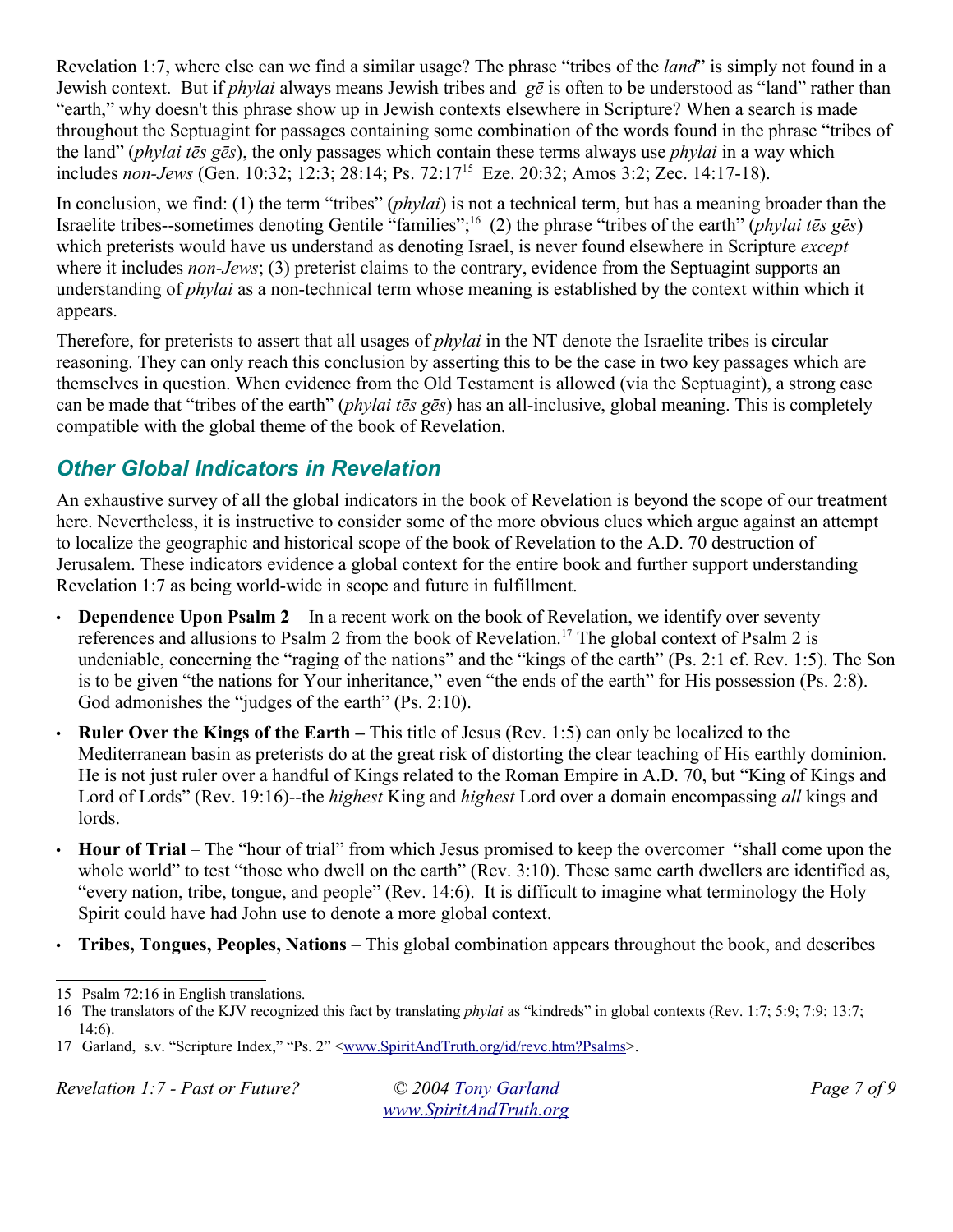those redeemed by the Lamb (Rev. 5:9). Are preterists ready to be consistent and limit Christ's redemptive work to the Roman Empire or Mediterranean basin? This would truly be a new angle on the doctrine of limited atonement!<sup>18</sup> John is told to prophecy concerning "peoples, nations, tongues, and kings" (Rev. 10:11). This four-fold designation emphasizes universality.<sup>19</sup> Babylon, the harlot, fornicates with the "kings of the earth" and sits upon "peoples, multitudes, nations, and tongues" (Rev. 17:15).

- **Global Worship** In scenes of high worship, such as the song of the Lamb in Revelation 5:9-12, doxologies are proclaimed by "every creature which is in heaven and on the earth (*gē*) and under the earth (*gē)* and such as are in the sea, and all that are in them." Is this praise restricted to the region of the Roman Empire or Mediterranean basin? The context argues otherwise.
- **Four Winds** While the servants of God are sealed for protection, four angels stand at the four corners of the earth holding back the four winds which will soon unleash global destruction (Rev. 7:1).
- **Standing on Earth and Sea** A mighty angel descends from heaven and places his feet on both land and sea. His stance conveys divine dominion over the entire globe (c.f. Gen. 1:9-10).
- **The Devil's Domain** In the process of Christ reclaiming dominion over the earth, Satan is cast down to the earth. The solemn observation is made, "Woe to the inhabitants of the earth and the sea! For the devil has come down to you, having great wrath, because he knows he has a short time" (Rev. 12:12). Notice the global domain of the devil (both earth and sea) and that he has only a short time. This cannot speak of a localized context pertaining to the destruction of Jerusalem in A.D. 70 because: (1) abundant evidence indicates the devil has been active for nearly 2,000 years since then; (2) the domain of the devil is global, not restricted to the area of the Roman Empire or Mediterranean basin. Also, the spirits of demons, performing signs, "go out to the kings of the earth and of the whole world" to gather them for the "great day of God Almighty" (Rev. 16:14).
- **Cataclysms and Catastrophes** The text of Revelation either describes global catastrophes and cataclysms never before seen or it is chock-full of dramatic hyperbole and exaggeration. The astrophysical signs and great earthquakes are coupled with descriptions of global destruction and death--exactly what would be expected of literal events spanning the globe. When "every island" flees away "and the mountains were not found" surely this must speak of a global scope. Any other interpretation must take it as extreme hyperbole or inaccuracy.
- **Global Reclamation and Restoration** The central theme of the book of Revelation is the physical (not just spiritual) reclamation of the earth in obedience to serve the Lord Jesus Christ at the establishment of His kingdom which He will rule upon His physical return (Mtt. 25:31; Rev. 3:21; 20:4). This reclamation and restoration is the reversal of what took place at the Fall in the Garden of Eden. It is the undoing of all that flowed from the disobedience of Adam and Eve. This is a theme which is truly global (even universal) in scope and predates Israel in the plan of God. The reclamation and restoration is similarly global (even universal, Rev. 21:1) and postdates the fall of Jerusalem in A.D. 70--culminating history as we know it with the literal, physical, visible, fearful return of Jesus Christ in judgment (Rev. 19:11-21).
- **The Capstone of Revelation** This is the essential crux of the disagreement between futurists and preterists: Is Revelation, the final inspired writing of the canon, the climax of the age which terminated in the destruction of Jerusalem, or the capstone of God's Revelation concerning the end of the present age? Even normative preterists admit that key parts of the book have not yet been fulfilled and concern a global context (e.g., the Second Coming of Christ in Revelation 19). Why would God begin Scripture with a global context

<sup>18</sup> The author believes Scripture to teach *unlimited* atonement.

<sup>19</sup> Garland, 2.7.5.3.3 <www.SpiritAndTruth.org/id/revc.htm?2.7.5.3.3>.